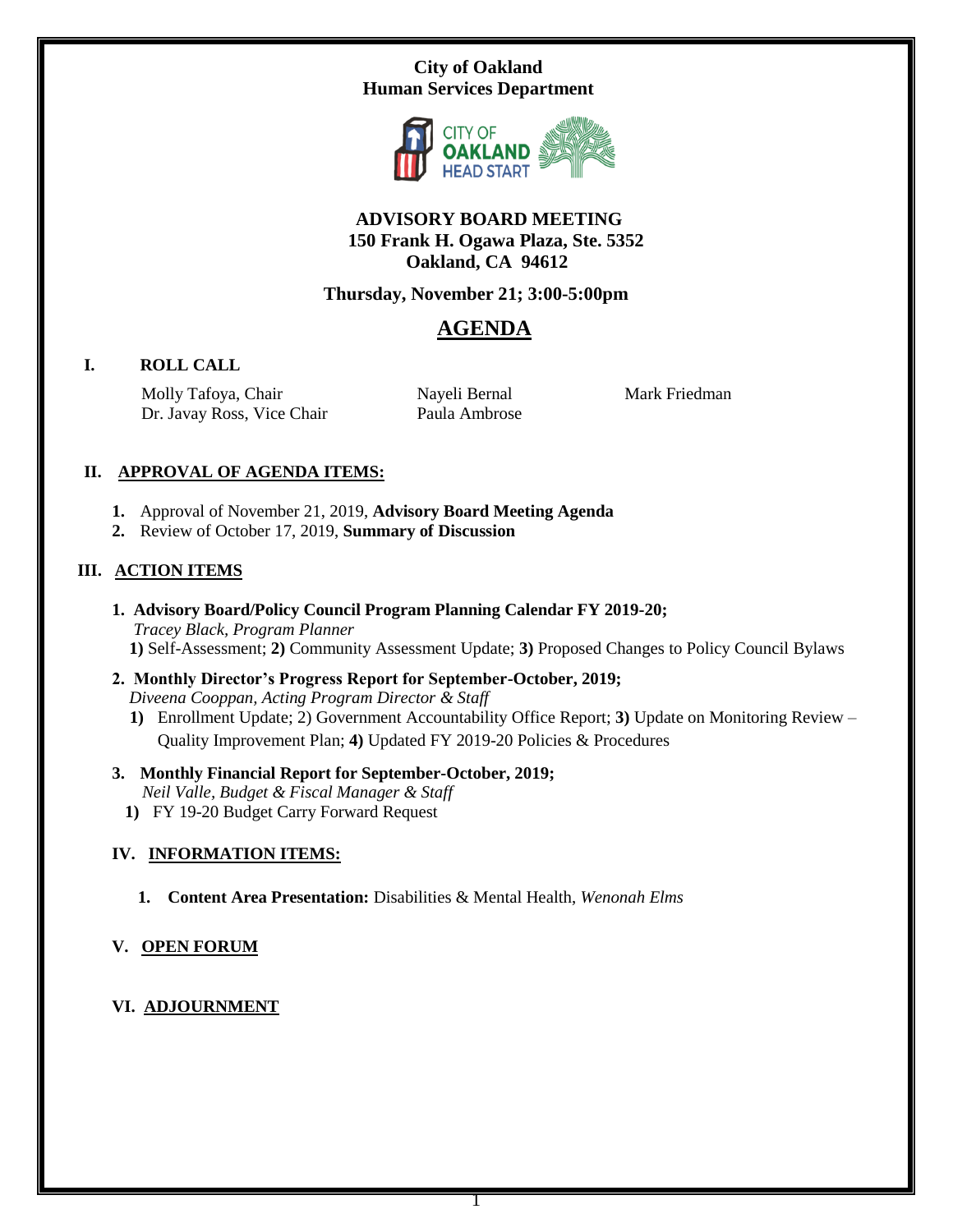# **City of Oakland Human Services Department**



#### **ADVISORY BOARD MEETING 150 Frank H Ogawa Plaza, Ste. 5352 Oakland, CA 94612**

#### **Thursday, October 17, 2019; 3:00-5:00pm**

#### **Summary of Discussion**

# **Advisory Board Members Present:**

Dr. Javay Ross, *Vice Chair* Nayeli Bernal

# **Staff Present:**

 Diveena Cooppan, *Acting Program Director* Mona Barra-Gibson, *Chief of Staff to Councilman Loren Taylor* Tracey Black, *Head Start Planner* Sara Bedford, *HSD Director* Sarah Chao, *ERSEA/Data Coordinator* Maurine Watkins, *Administrative Assistant* 

# **Guests:**

# **I. ROLL CALL**

The Head Start Advisory Board meeting was called to order at 3:05 PM by Dr. Javay Ross and roll was taken; two (2) Advisory Board Members were in attendance. A quorum was not established.

# **II. APPROVAL OF AGENDA ITEMS:**

 Two (2) Advisory Board Members were present to review the Agenda Items. No actions were taken on Approval and Action Items. Attending Board Members reviewed the agenda and Staff reported out on Information Items.

# **III. ACTION ITEMS: - NO QUORUM; NO APPROVAL**

# **1. Acknowledgement of resignation of Advisory Board Member, Iris Brody Lopez**: *Advisory Board &*

 *Diveena Cooppan, Acting Program Director* 

 Tracey will follow-up with Diveena on producing a formal letter of appreciation/acknowledgement to send to Iris. Ideas on recruitment of candidates were discussed.

# **2. Monthly Progress Report for September 2019 -** *Diveena Cooppan, Acting Program Director & Staff*

Areas covered in progress report: Enrollment; Health & Nutrition; Dental, Education; Disabilities; Parent, Family & Community Engagement, Quality Improvement Plan. Any updates to the policies and procedures will be sent to the Advisory Board. New policies need to be approved by the Board.

**3. Monthly Financial Report -** *Neil Valle, Budget & Fiscal Manager*

Neil gave the highlights of the Budget and Expenditure report as of 09/30/19. He stated that administrative cost showed a higher number due to program staff starting later than administrative. There were no purchase card transactions for the month of September. Neil stated that we are in good standing with the Child Care Food Program.

**4. Advisory Board/Policy Council Program Planning Calendar FY 2019-20** - *Tracey Black, Planner*  Tracey Black gave an overview of the Planning Calendar and noted that the quarterly Progress Report is marked as "Tentative" (for quarters 1-4).